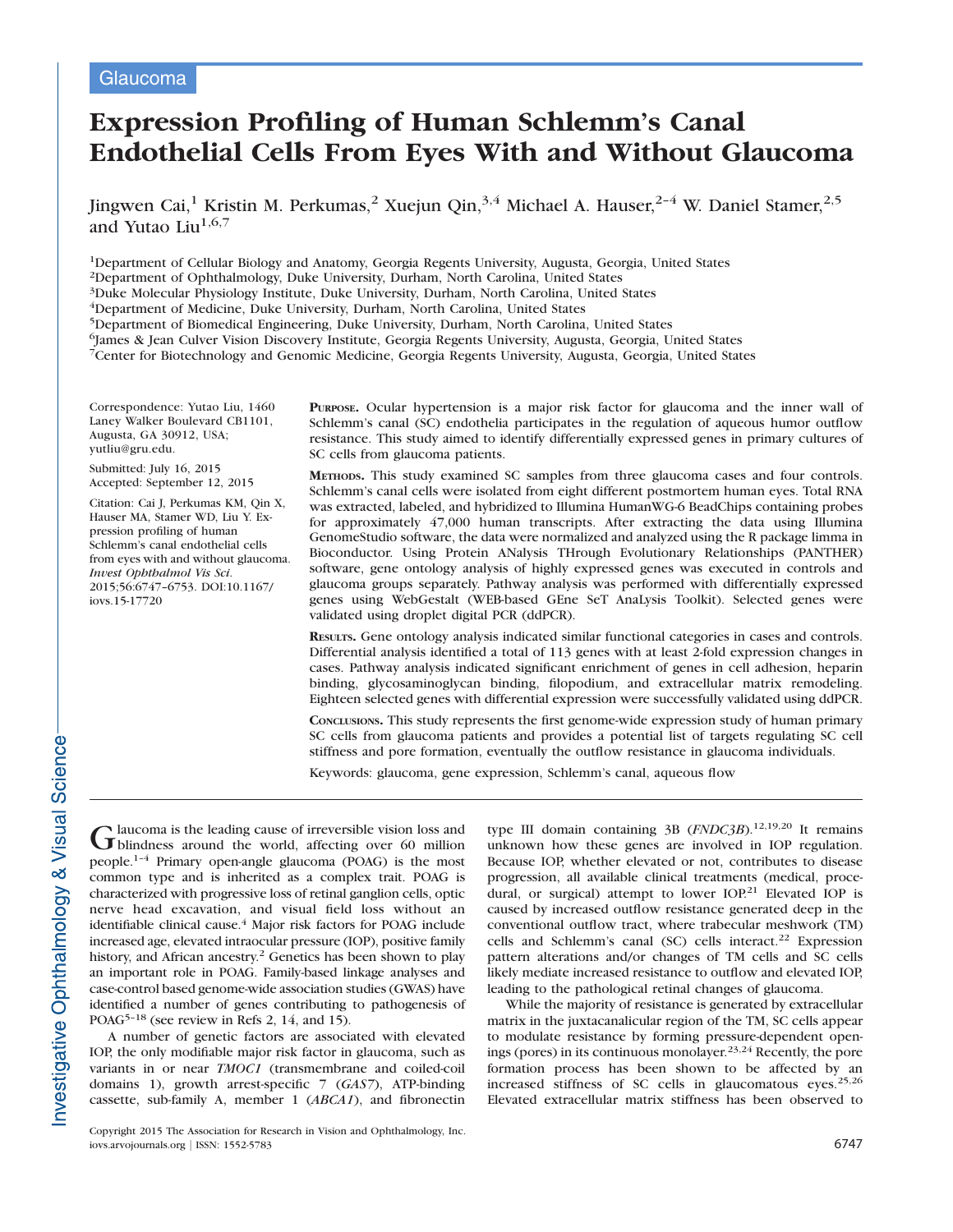| Group    | Cell Strain No. | <b>Sex</b> | Age, $y^+$ | Postmortem<br>Delay, h |
|----------|-----------------|------------|------------|------------------------|
| Glaucoma | SC57g           | Male       | 78         | 3:50                   |
|          | SC62g           | Female     | 66         | 2:15                   |
|          | $SC63g*$        | Male       | 78         | 5:11                   |
|          | $SC64g*$        | Male       | 78         | 5:11                   |
| Control  | SC51            | <b>NA</b>  | 66         | < 24.0                 |
|          | <b>SC60</b>     | NA         | 58         | 13:52                  |
|          | SC67            | Male       | 44         | 7:16                   |
|          | SC71            | Male       | 44         | <6.0                   |

NA, not available.

\* These two cell strains are from different eyes of a same donor. † Age at death.

increase SC cell stiffness and decrease pore formation in vitro.<sup>27</sup> For the first time, using eight of the same SC cell strains examined in these previous studies, we compared the expression profiles of normal and glaucomatous cell strains. The goal is to identify differentially expressed genes, which will improve our understanding of the mechanism(s) underlying stiffer glaucomatous cells and decreased pore formation.

### **METHODS**

## SC Cell Isolation and Culture

Primary cultures of human SC endothelial cells were isolated from donor eyes provided by Midwest Eye Bank (Ann Arbor, MI, USA), National Disease Research Interchange (Philadelphia, PA, USA), or Life Legacy (Tucson, AZ, USA) within 36 hours of death with enucleation occurring less than 6 hours after death (Table 1). Selective isolation and culture of the SC endothelial cells was processed according to the techniques previously established.<sup>28</sup> All SC cell strains were characterized by (1) the expression of vascular endothelial cadherin, (2) a net transendothelial electrical resistance greater than or equal to 10 ohms-cm<sup>2</sup>, and (3) lack of myocilin induction upon treatment with dexamethasone. A total of eight strains of SC cells were isolated from four donors without glaucoma and three donors with glaucoma. All the SC cells were tested between the third and fifth passages. The determination of glaucoma was relied on documentation provided by eye banks with ocular hypertension/glaucoma history or presence of glaucoma treatment eye drops on patient medication list. All cells examined in the present study have been used in previous studies.<sup>29</sup>

## RNA Extraction

Total RNA was extracted using the Qiagen (Valencia, CA, USA) AllPrep Kit for both genomic DNA and total RNA isolation, following the manufacturer's protocol. Briefly, RNA was first harvested from cultured SC cells by adding the provided RLT Plus buffer and homogenizing using a QIAshredder spin column (Qiagen, Valencia, CA, USA). DNA was isolated and retained with AllPrep DNA Mini spin column (Qiagen). RNA was selectively isolated from the column flow through using an RNeasy mini spin column (Qiagen). Fifty microliters of RNase-free water was added to the spin column to recover RNA for each primary SC cell line. The quality and quantity of extracted total RNA was evaluated using the Agilent RNA 6000 Nano Kit with the Agilent Bioanalyzer 2100 system (Agilent, Santa Clara, CA, USA). Two hundred nanograms of total RNA from each SC cell line was used for Illumina BeadChip-based expression analysis (Illumina,

San Diego, CA, USA) and the remaining RNA was used for droplet digital PCR (ddPCR) for expression validation.

#### Differential Expression Analysis

Illumina HumanWG-6 BeadChips were used to hybridize labeled RNA and scanned by Illumina iScan System following the manufacturer's protocol as previously described.<sup>30</sup> The experiment was performed by the Molecular Genomics Core Facility at Duke Molecular Physiology Institute (Durham, NC, USA). Briefly, 200 ng of high quality RNA from all eight SC samples was labeled using the TotalPrep RNA Amplification kit (Illumina). Each sample was duplicated during the whole process. The labeled RNA was quantitated and 1.5 µg was hybridized to Illumina BeadChips overnight. The chips were scanned using the Illumina iScan system. Probe and intensity data were exported using Illumina's software GenomeStudio. The software used a detection  $P$  value to measure the probability of seeing a specific probe intensity level. Probes with detection  $P$  greater than or equal to 0.05 were excluded and probes were removed if they were present in fewer than half of samples of each group. The RNA expression data were imported into the R package limma in Bioconductor (http:// www.bioconductor.org, in the public domain). All raw data were log2 transformed, and the quantile normalization function in limma was applied to normalize the intensity measurement among all eight samples as previously described. Data from duplicated samples were averaged after normalization.<sup>30</sup> The glaucoma samples were compared with the control samples to identify differentially expressed genes ( $P \leq 0.05$ ) with at least 2-fold expression changes (up- or downregulated).

#### Pathway Analysis

First, gene ontology analysis was performed with all expressed genes in SC cells from cases or controls. The significantly expressed genes in each group were defined using detection P value. While a P value below 0.01 or 0.05 indicates the detection of an expressed transcript, a P value of less than 0.001 was used for those significantly expressed transcripts. Because the analysis focused on functional classification, unique gene IDs were used in the analysis, regardless of different probes for the same gene. These unique gene ID lists were imported into Protein Analysis THrough Evolutionary Relationships (PANTHER; in the public domain, http://www. pantherdb.org/) Classification System to examine the distribution of these genes in molecular function, biological process, cellular component, protein class, and pathway.31 The analysis was performed for cases and controls separately and the results were compared.

Second, the list of differentially expressed genes ( $P < 0.05$ ) and fold change  $\langle 0.5 \text{ or } \rangle$  was uploaded into WebGestalt (WEB-based GEne SeT AnaLysis Toolkit; in the public domain, http://bioinfo.vanderbilt.edu/webgestalt/), a gene ontology analysis website, to examine potentially enriched pathways or categories in molecular function, cellular component, and biological process.<sup>32</sup> WebGestalt revealed a full picture of each class and where genes located, as well as how genes related in each class.

## Validation of Differentially Expressed Genes

Approximately 300 to 500 ng total RNA extracted from each strain of SC cells was reverse transcribed to cDNA using SuperScript III first-strand synthesis kit from Life Technologies (Grand Island, NY, USA). The generated cDNA was diluted 8 fold and 1 µL cDNA was used in each ddPCR reaction. Droplet digital PCR is a precise digital PCR to measure absolute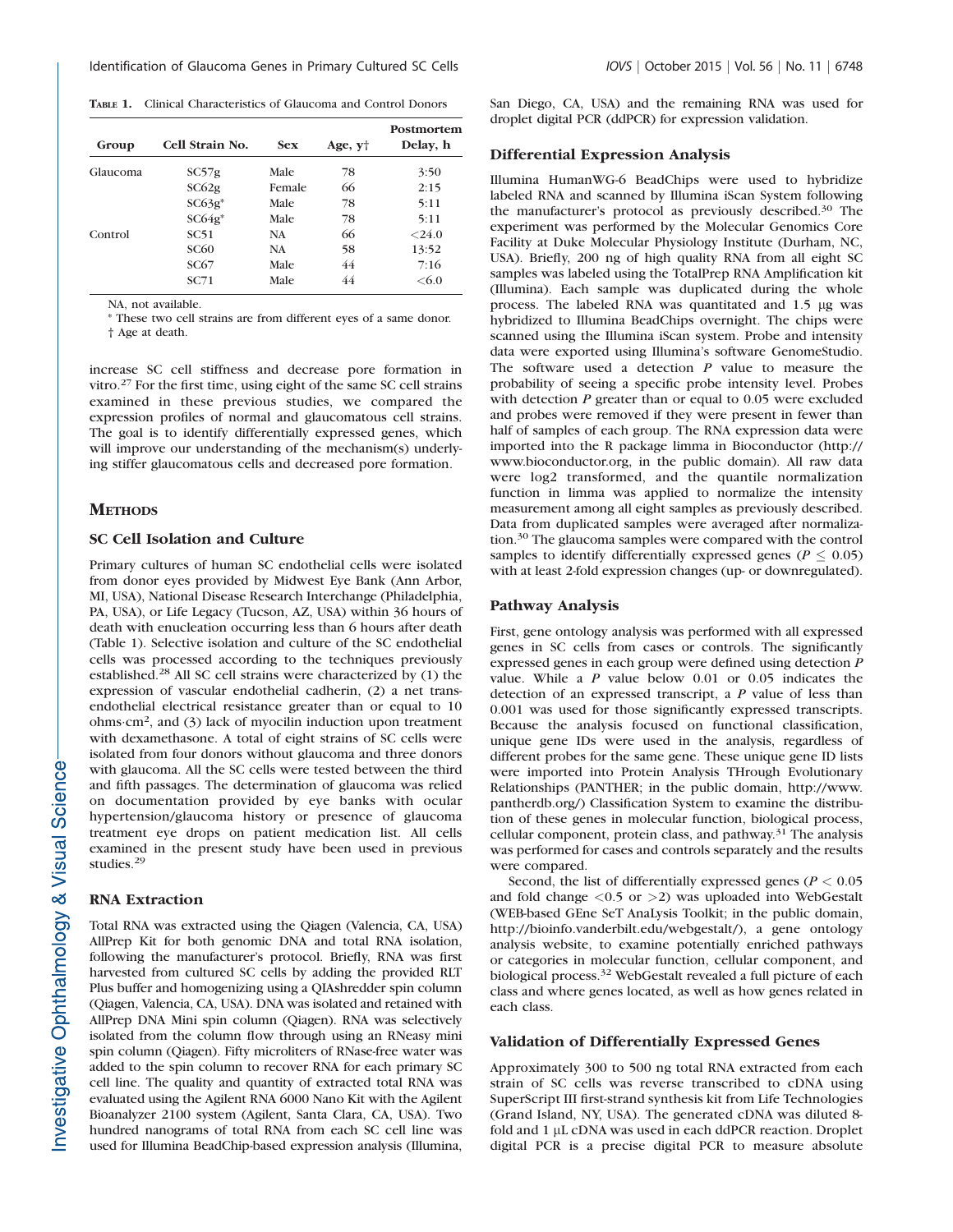| Gene Symbol       | <b>Gene Description</b>                               | <b>Bio-Rad Assay ID</b> | Amplicon Size, bp |  |
|-------------------|-------------------------------------------------------|-------------------------|-------------------|--|
| CDH10             | Cadherin 10, type 2                                   | dHsaEG5005779           | 135               |  |
| CLDN23            | Claudin 23                                            | dHsaEG5005462           | 172               |  |
| CRIP2             | Cysteine-rich protein 2                               | dHsaEG5006292           | 143               |  |
| <b>DCN</b>        | Decorin                                               | dHsaEG5004873           | 133               |  |
| <b>DPT</b>        | Dermatopontin                                         | dHsaEG5022329           | 78                |  |
| <b>EMILIN2</b>    | Elastin microfibril interfacer 2                      | dHsaEG5020006           | 129               |  |
| <b>FMOD</b>       | Fibromodulin                                          | dHsaEG5014378           | 114               |  |
| <b>GLDN</b>       | Gliomedin                                             | dHsaEG5016395           | 118               |  |
| HOXB2             | Homeobox B2                                           | qHsaCED0035280          | 200               |  |
| LAMC <sub>2</sub> | Laminin, gamma 2                                      | dHsaEG5024224           | 150               |  |
| LAMC3             | Laminin, gamma 3                                      | dHsaEG5023239           | 119               |  |
| LOX               | Lysyl oxidase                                         | dHsaEG5014905           | 64                |  |
| MGP               | Matrix Gla protein                                    | dHsaEG5019666           | 96                |  |
| <i>MYO10</i>      | Myosin X                                              | dHsaEG5009834           | 107               |  |
| <b>PODN</b>       | Podocan                                               | dHsaEG5023081           | 100               |  |
| SMOC2             | SPARC related modular calcium binding 2               | dHsaEG5016735           | 106               |  |
| ABCA1             | ATP-binding cassette, sub-family A (ABC1), member 1   | dHsaEG5022809           | 85                |  |
| CAVI              | Caveolin 1, caveolae protein                          | dHsaEG5024315           | 107               |  |
| CAV2              | Caveolin 2                                            | dHsaEG5002420           | 65                |  |
| CYP1B1            | Cytochrome P450, family 1, subfamily B, polypeptide 1 | dHsaEG5019693           | 139               |  |
| GAS7              | Growth arrest-specific 7                              | dHsaEG5014776           | 132               |  |
| <b>GAPDH*</b>     | Glyceraldehyde-3-phosphate dehydrogenase              | dHsaEG5006642           | 117               |  |
| $RPLPO^*$         | Ribosomal protein, large, P0                          | dHsaEG5006631           | 63                |  |

TABLE 2. Selected Droplet Digital PCR Gene Expression Assays From Bio-Rad

\* These two assays are reference genes that have been used in validating the expression changes in SC cells.

quantification of target cDNA sequences. QX200 droplet digital PCR system from Bio-Rad (Hercules, CA, USA) was used for the validation experiments. Predesigned and experimentally-tested Bio-Rad PrimerPCR/ddPCR Expression EvaGreen assays were selected to validate the differential expression identified from Illumina BeadChip analysis (Table 2). If possible, the selected assays were required to have amplicons spanning an intron to reduce artifact from potential DNA contamination. If two assays for the same gene were available, the one with relatively larger amplicon was chosen for its stable property.

After the preparation of the reaction mix using QX200 ddPCR EvaGreen Supermix from Bio-Rad, a Bio-Rad QX200 droplet generator was used to partition each prepared sample into up to 20,000 nanoliter-sized droplets. Generated ddPCR droplets were transferred to a clean 96-well plate and sealed with the PX1 PCR plate sealer from Bio-Rad prior to PCR amplification using Bio-Rad C1000 touch thermal cycler with deep wells. The parameters for PCR were:  $95^{\circ}$ C for 10 minutes to activate the polymerase, followed by 40 cycles of 94°C for 30 seconds and 60°C for 1 minute, ended with 98°C for 10 minutes to deactivate the polymerase. After thermal cycling, ddPCR droplets from each reaction were read and quantified by the QX200 droplet reader using QuantaSoft software from Bio-Rad. Expression data was extracted and analyzed using QuantaSoft software. For quality control, any PCR reactions with less than 10,000 droplets were removed. Each assay with each sample was run in duplicate. Two reference assays were integrated in our experiment: glyceraldehyde-3-phosphate dehydrogenase (GAPDH) and ribosomal protein, large, P0 (RPLP0). The absolute number of cDNA copies for each selected gene was derived from ddPCR and normalized to the average number of copies of GAPDH and RPLP0 in each SC sample. The fold change of normalized gene expression in cases versus controls was analyzed for each selected gene using Student's t-test. A P value of less than 0.05 was considered significant.

## **RESULTS**

## Clinical Phenotypes

This study included four cell strains isolated from four donor eyes without a history of eye disease and four cell strains from four eyes of three donors (one donor provided both eyes) with glaucoma. Although two glaucomatous eyes were from the same donor, the severity of glaucoma seems to be different as indicated by the different level of stiffness in previous study.<sup>33</sup> Our results were consistent with this published finding, showing that expression-based correlation analysis among all eight SC cell strains did not indicate significantly higher similarity between the two SC cells from the same donor than other paired-sample comparisons (data not shown here). The average age at death from nonglaucoma individuals was 53 years while the average age at death from glaucoma-affected individuals was 75 years. The average postmortem delay in glaucoma group was approximately 4 hours, ranging from 2 to 5 hours. The average postmortem delay in nonglaucoma control was over 10 hours, ranging from 7 to 14 hours. Detailed information is listed in Table 1. The stiffness in glaucoma-affected SC lines was noted to be significantly elevated compared with nonglaucoma SC lines using multiple approaches to measure the stiffness.<sup>33</sup>

### Gene Ontology Analysis

Based on the detection  $P$  value, our expression analysis using Illumina BeadChips identified 8193 highly expressed genes in all four glaucomatous SC cells and 8508 highly expressed genes in all four nonglaucomatous SC cells. These two lists of expressed genes were uploaded into the PANTHER classification system for molecular function-based gene ontology analysis (Fig.). Genes were categorized into multiple different functional groups, including binding, catalytic activity, enzyme regulator, nucleic acid binding transcription factor activity, protein binding transcription factor activity, receptor activity, structure molecule activity, transporter activity, and others.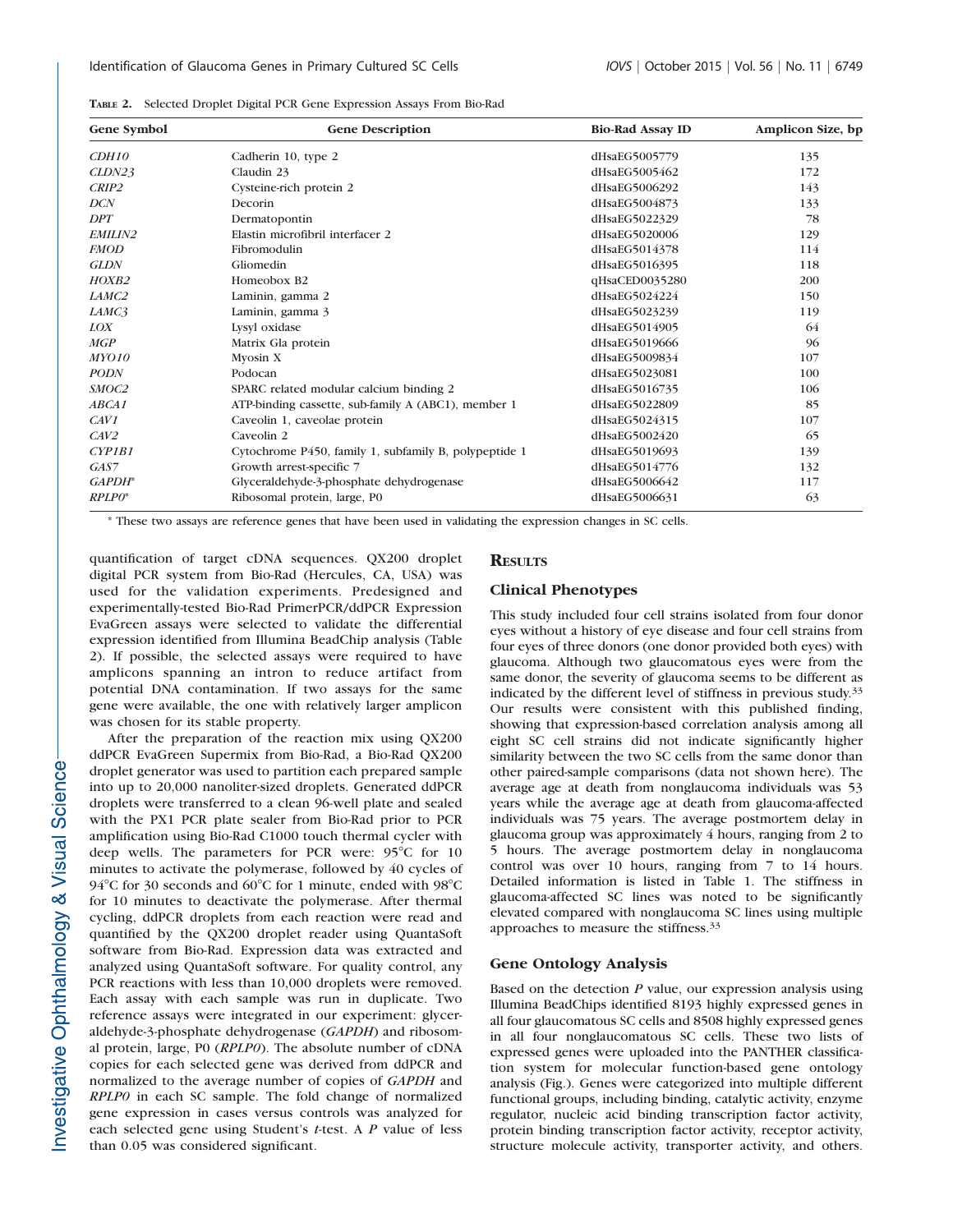| Probe ID | Gene Symbol       | <b>Gene Description</b>                 | <b>Array FC</b> | P Value | ddPCR FC | P Value |
|----------|-------------------|-----------------------------------------|-----------------|---------|----------|---------|
| 2260424  | CDH <sub>10</sub> | Cadherin 10, type 2                     | $-3.00$         | 0.015   | $-2.63$  | 0.02    |
| 1850156  | CLDN23            | Claudin 23                              | $-3.70$         | 0.034   | $-2.86$  | 0.02    |
| 5340246  | CRIP2             | Cysteine-rich protein 2                 | 2.04            | 0.003   | 2.30     | 0.05    |
| 7650296  | DCN               | Decorin                                 | $-2.44$         | 0.047   | $-2.27$  | 0.05    |
| 2100228  | <b>DPT</b>        | Dermatopontin                           | $-2.04$         | 0.021   | $-7.70$  | 0.02    |
| 1190142  | <b>EMILIN2</b>    | Elastin microfibril interfacer 2        | $-2.63$         | 0.022   | $-2.63$  | 0.01    |
| 1710484  | <i>FMOD</i>       | Fibromodulin                            | $-2.38$         | 0.010   | $-4.35$  | 0.003   |
| 5860402  | <b>GLDN</b>       | Gliomedin                               | $-4.76$         | 0.001   | $-5.26$  | 0.0006  |
| 3460097  | HOXB2             | Homeobox B2                             | 2.80            | 0.007   | 3.90     | 0.04    |
| 4390100  | <i>LAMC2</i>      | Laminin, gamma 2                        | 2.22            | 0.014   | 12.15    | 0.004   |
| 6280541  | LAMC3             | Laminin, gamma 3                        | $-2.27$         | 0.012   | $-14.93$ | 0.015   |
| 3940017  | LOX               | Lysyl oxidase                           | 2.60            | 0.002   | 3.28     | 0.04    |
| 1430487  | MGP               | Matrix Gla protein                      | $-4.55$         | 0.048   | $-4.76$  | 0.02    |
| 4670131  | MYO10             | Myosin X                                | 2.01            | 0.018   | 2.89     | 0.04    |
| 6480040  | <b>PODN</b>       | Podocan                                 | $-2.86$         | 0.029   | $-1.92$  | 0.05    |
| 2630437  | SMOC2             | SPARC-related modular calcium binding 2 | $-2.27$         | 0.037   | $-11.11$ | 0.04    |

|  | TABLE 3. List of Selected Differentially Expressed Genes That Were Validated Using Droplet Digital PCR |  |  |  |  |  |  |  |  |  |
|--|--------------------------------------------------------------------------------------------------------|--|--|--|--|--|--|--|--|--|
|--|--------------------------------------------------------------------------------------------------------|--|--|--|--|--|--|--|--|--|

The P for ddPCR validation was calculated using Student's t-test. FC, fold change comparing with controls.

The percentage of genes in each main category and subcategory was similar between glaucoma and nonglaucoma SC cell lines, with less than 0.3% overall difference. This similarity indicates the lack of significant categorical changes in glaucomatous SC endothelial cells in terms of molecular function. We also performed gene ontology analyses with biological process, cellular component, and protein class and pathway and did not identify significant categorical expression shifts in glaucomatous SC cells in comparison to nonglaucoma SC cells (Supplementary Fig. S1).

This expression analysis identified a total of 113 genes that were differentially expressed in glaucomatous SC cells with at least two fold changes compared with control SC cells (Supplementary Table S1). Fifty-one genes were upregulated and 62 genes were downregulated in glaucomatous SC cells. The list of these 113 genes was further analyzed for significantly enriched pathways using the online toolkit WebGestalt in terms of biological process, molecular function, and cellular component. Pathway analysis indicated significant enrichment of genes in cell adhesion, heparin binding, glycosaminoglycan binding, oxidoreductase activity, filopodium, and extracellular matrix with P values from  $2.3 \times 10^{-6}$  to 1  $\times$  10<sup>-2</sup> (Supplementary Fig. S2, indicated with the red color). A number of genes contribute to more than one of these functional categories, such as cell adhesion, glycosaminoglycan binding, and extracellular matrix (Supplementary Material).

## Expression Validation With ddPCR

To validate the differential expression from Illumina BeadChip, based on their potential involvement in extracellular matrix regulation, cell adhesion, glycosaminoglycan binding, and glaucoma, we selected and validated the differential expression of 16 genes using ddPCR successfully (Table 3). We considered a P value less than 0.05 to be significant. Results from ddPCR confirmed the differential expression of these 16 genes, providing confidence in the Illumina BeadChip data. We also examined the potential differential expression of known glaucoma-associated genes. These genes included CDKN2B-AS1, TMCO1, SIX1, SIX6, CAV1, CAV2, LRP12, ZFPM2, GAS7, ATOH7, FNDC3B, CYP1B1, MYOC, OPTN, WDR36, SRBD1, TBK1, GALC, ABCA1, PMM2, AFAP1, and GMDS (Supplementary Table S2). Based on suggestive results showing differential expression in glaucomatous SC cells in Illumina BeadChips experiments, we selected five genes for further validation with ddPCR assays, including ABCA1, CAV1, CAV2, CYP1B1, and GAS7. Droplet digital PCR experiments identified and validated the differential expression of two genes CYP1B1 and ABCA1 (Table 4). Although significant in microarray experiment, the expression changes of CAV1 and CAV2 were near, but did not reach statistical significance ( $P = 0.07$  and 0.08, respectively). These data indicate the potential role of these four genes in the function of SC cells with aqueous outflow.

## **DISCUSSION**

This study represents the first comprehensive differential expression analysis in primary human SC endothelial cells derived from glaucoma-affected and nonglaucoma individuals. A unique feature of this study is the biomechanical characterization of these established SC cells, elevated cell stiffness, reduced cell strain, and decreased propensity to form pores in glaucomatous SC cells.<sup>24</sup> Using microarray and ddPCR, a number of differentially expressed genes have been identified in glaucomatous SC cells that may be related with the elevated stiffness, thus potentially increased outflow resistance and

TABLE 4. List of Expression of Glaucoma-Associated Genes in Glaucomatous SC Endothelial Cells in Comparison With Nonglaucoma SC Cells

| Probe ID | Gene Symbol      | <b>Gene Description</b>                               | <b>Array FC</b> | P Value | ddPCR FC | P Value |  |
|----------|------------------|-------------------------------------------------------|-----------------|---------|----------|---------|--|
| 4060358  | ABCA1            | ATP-binding cassette, sub-family A (ABC1), member 1   | $-1.35$         | 0.103   | $-2.13$  | 0.006   |  |
| 5550379  | CAVI             | Caveolin 1, caveolae protein                          | 1.79            | 0.035   | $-1.43$  | 0.07    |  |
| 620360   | CAV <sub>2</sub> | Caveolin 2                                            | 1.40            | 0.037   | 1.93     | 0.08    |  |
| 2120053  | CYP1B1           | Cytochrome P450, family 1, subfamily B, polypeptide 1 | $-1.45$         | 0.030   | $-3.57$  | 0.003   |  |
| 1070435  | GAS7             | Growth arrest-specific 7                              | $-1.25$         | 0.222   | $-1.41$  | 0.28    |  |

The  $P$  for ddPCR validation was calculated using Student's  $t$ -test.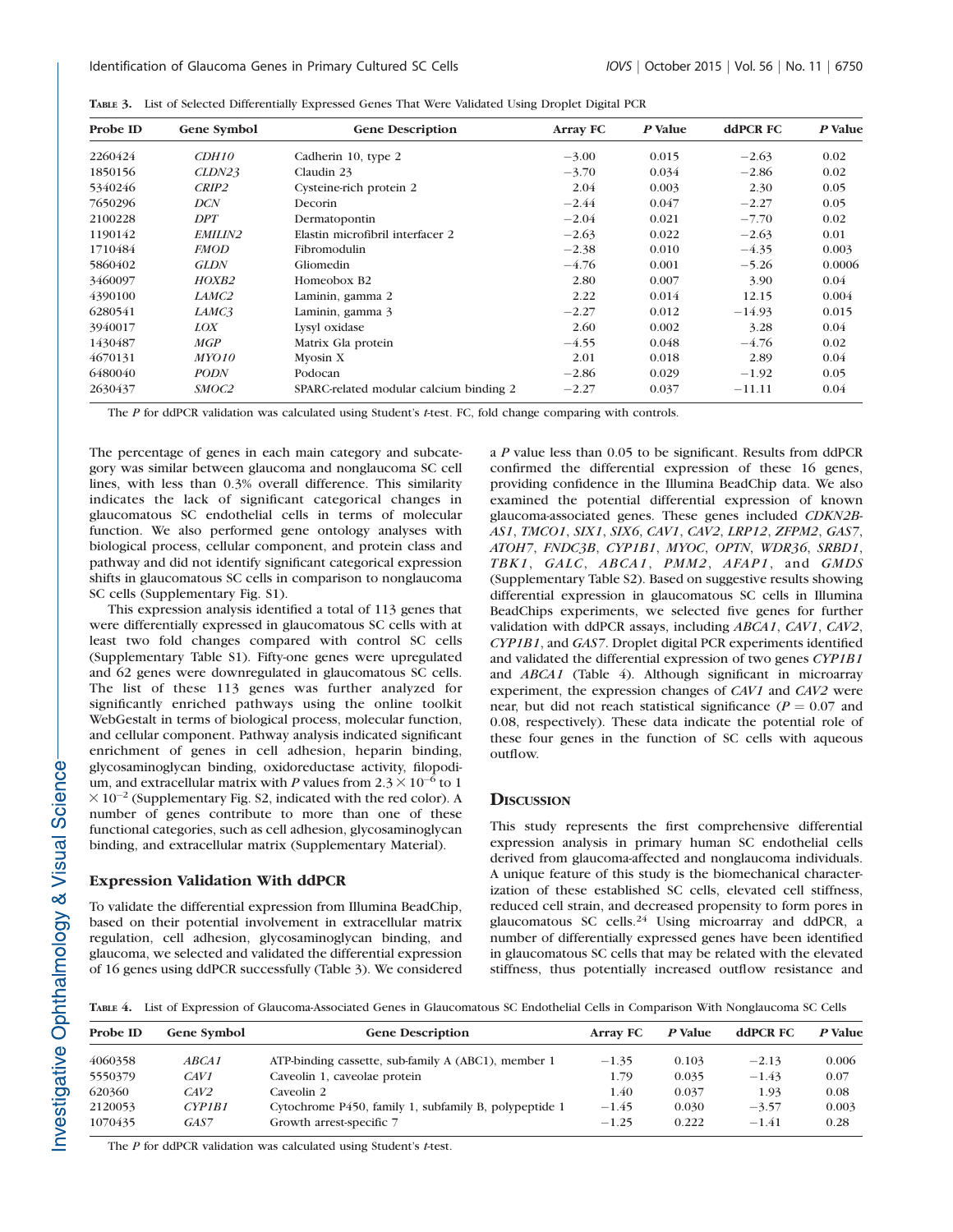

FIGURE. Gene ontology analysis using PANTHER with molecular function for all highly expressed genes (detection  $P < 0.012$ ) in nonglaucoma control or glaucoma cases, using Illumina BeadChip data.

elevated IOP. This foundational information provides candidates to explore and advances the understanding on how SC endothelial cells contribute to the regulation of aqueous outflow plus potential targets that may regulate IOP by affecting the stiffness of SC cells.

The differentially expressed genes are enriched in several pathways, including cell adhesion, heparin binding, glycosaminoglycan binding, and extracellular matrix, all of which may contribute to cell stiffness status and decreased pore-forming ability in glaucomatous SC cells. $33-36$  In comparison to trabecular meshwork tissues,<sup>30</sup> glaucomatous SC cells shared similar expression changes in genes involved with extracellular matrix remodeling and cell adhesion. Schlemm's canal cells have more changes in genes involved in glycosaminoglycan binding, oxidoreductase activity, and heparin binding while TM cells have more changes in genes involved with signal peptides, glycoproteins, and exosome-related components. We confirmed a previously reported lower expression of DCN (decorin) in glaucomatous SC cells with over 2-fold reduction.<sup>33</sup> Interestingly, the expression of DCN may be further regulated by environmental factors, such as the elevated substrate stiffness of juxtacanalicular tissue, only in glaucomatous but not normal SC cells. It will be important to study the underlying regulatory mechanisms related with the expression of DCN, especially in glaucomatous SC cells. Another gene, lysyl oxidase (LOX), a cross-linking enzyme, results in resistance to matrix degradation and increased tissue stiffness.<sup>37</sup> The significantly elevated expression of LOX in glaucomatous SC cells indicates its potential role in regulating SC cell stiffness. The observed expression alterations may represent a glaucoma trigger, or a secondary consequence of the medical treatment of glaucoma. Further study is needed to clarify the sequence of alteration.

Our study also examined the potential for differential expression of glaucoma, or IOP-associated genes. Our ddPCR experiment validated the significantly reduced expression of two genes, CYP1B1 and ABCA1 in glaucomatous SC cells. Mutations in CYP1B1 have been known to cause primary congenital glaucoma, juvenile open-angle glaucoma, and POAG.<sup>2</sup> Variants in and near ABCA1 have been associated with elevated risk of POAG and IOP.8–10,19,20 Both CYP1B1 and ABCA1 are involved in synthesis and transportation of lipids.38,39 Reduced expression of these two genes in glaucomatous SC cells might lead to the alteration of phospholipids involved in signaling pathways regulating the stiffness of SC cells, including lipid raft domains. In fact, the expression change of residents of lipid rafts such as CAV1/ CAV2 was significant, but was marginal in ddPCR validation. Variants in the CAV1/CAV2 locus are associated with elevated IOP.40,41 Knockdown of caveolin expression elevated IOP in mice and altered conventional outflow in organ-cultured human eyes or perfused mouse eyes<sup>42</sup> (Elliott MH, et al. IOVS) 2014;55:ARVO E-Abstract 2888). It will be necessary to further study the protein level of caveolin in these SC cells. It will be interesting to know whether the expression of these four genes are caused by glaucoma or their reduced expression may contribute to the elevated IOP and glaucoma. Mouse models of these glaucoma-related genes may provide more helpful information about their specific roles in glaucoma. The knowledge of how the expression of these genes is regulated will significantly improve our understanding of their involvement in regulating SC cell stiffness and IOP potentially.

An interesting aspect of our study is the successful integration of ddPCR to validate gene expression. Droplet digital PCR is a relatively novel technology that measures the absolute copy number of DNA/RNA templates by dividing a 20 µL PCR reaction mixture into 20,000 droplets followed by endpoint detection of the amplification for each individual droplet. Compared with traditional realtime PCR, ddPCR significantly increases the accuracy of quantification at low-target concentration.<sup>43</sup> Although ddPCR does not need to use reference gene assays, two widely used reference assays (GAPDH and RPLP0) were integrated to normalize the varying amounts of starting RNA materials from different SC samples. The absolute quantification of target genes using ddPCR made the experimental validation much easier and more accurate. More application of this novel technology is expected in other expression profiling studies.

This study was limited by several factors. First, this study used primary cultures of SC cells instead of the intact tissue. While cells were a confluent monolayer for approximately 7 weeks before isolation of RNA, cell culture will certainly alter the expression of some genes; however, both cases and controls were handled identically. Second, all the donated glaucoma eyes were under medical treatment, which may have resulted in expression changes in the isolated primary SC cells. Third, while the most comprehensive study to date, the sample size is relatively small. This study included only eight SC strains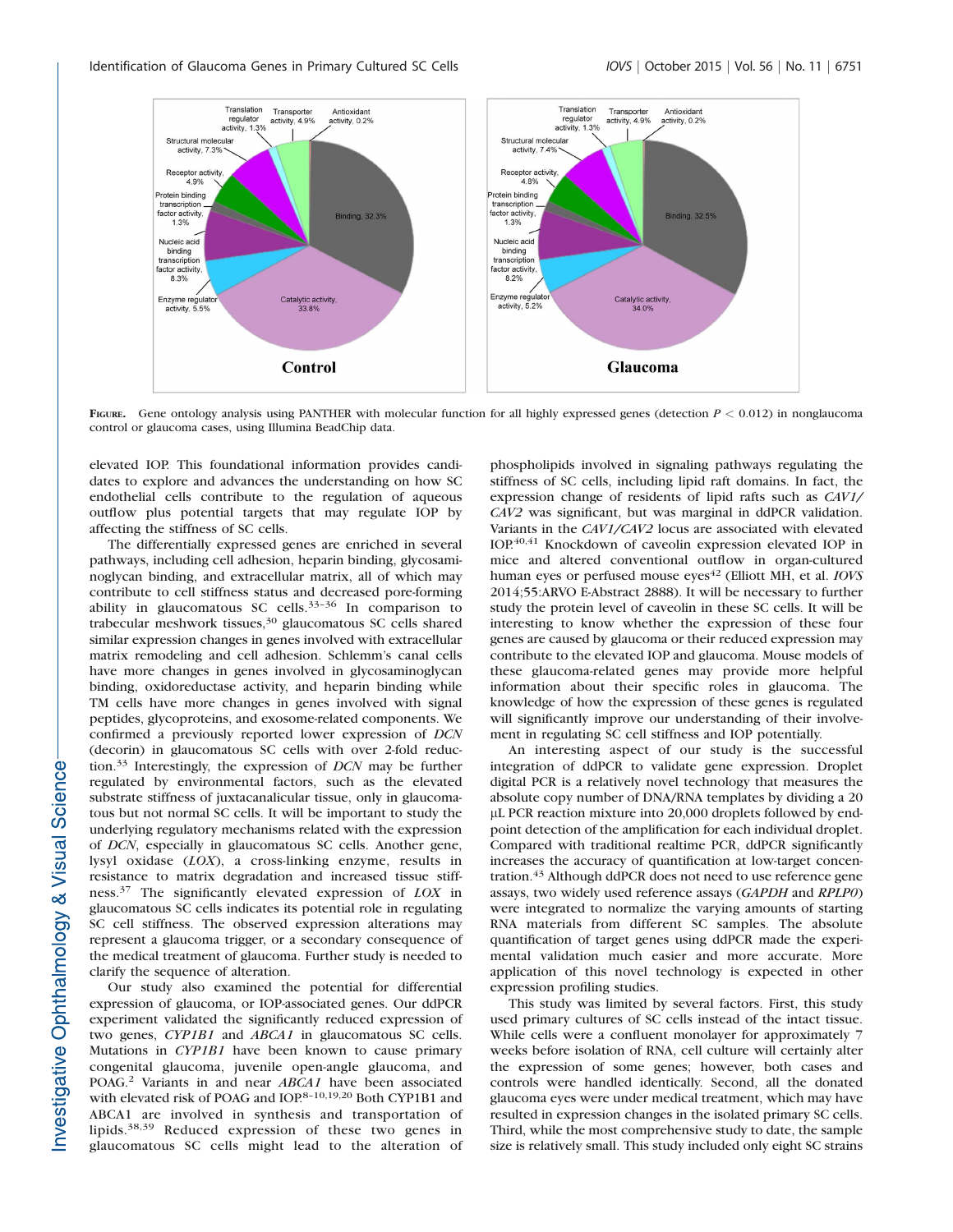of cells derived from three individuals with glaucoma and four individuals without glaucoma. This small sample size is due to the difficulty of obtaining viable postmortem eyes affected with glaucoma and deriving primary SC cells from these rare specimens. Although it is not easy, it will be critical to collect more postmortem eye tissues from individuals with glaucoma. It will be necessary to replicate the identified expression alterations in other independent studies with larger sample size. If possible, it will be ideal to match glaucoma cases and controls in terms of sex, age, and ethnicity.

In summary, for the first time, this study has successfully characterized the functional classification of all expressed genes in SC cells from nonglaucoma and glaucoma-affected subjects. The identification and validation of underlying related gene expression changes in primary glaucomatous SC cells will provide novel information for investigating the possible mechanisms underlying the biomechanical property changes in these SC cells and generate a potential list of targets regulating the SC cell stiffness and pore formation, eventually the outflow resistance in glaucoma individuals.

## Acknowledgments

The authors thank all the individuals who donated their eye tissues for this project. Without their support, this study would not be feasible. The authors also thank the genomic service by the Molecular Genomics Core facility at Duke Molecular Physiology Institute for performing the Illumina BeadChip experiment.

Supported by grants from The Glaucoma Research Foundation, The Glaucoma Foundation, BrightFocus Foundation, Research to Prevent Blindness (New York, NY, USA), National Institutes of Health/National Eye Institute P30 EY005722, EY019696 (Bethesda, MD, USA).

Disclosure: J. Cai, None; K.M. Perkumas, None; X. Qin, None; M.A. Hauser, None; W.D. Stamer, None; Y. Liu, None

#### References

- 1. Liu Y, Allingham RR. Genetics of glaucoma. In: Encyclopeida of Life Sciences (ELS). Chichelster: John Wiley & Sons, Ltd.; 2010: doi:10.1002/9780470015902.a0021429.
- 2. Liu Y, Allingham RR. Molecular genetics in glaucoma. Exp Eye Res. 2011;93:331–339.
- 3. Tham YC, Li X, Wong TY, Quigley HA, Aung T, Cheng CY. Global prevalence of glaucoma and projections of glaucoma burden through 2040: a systematic review and meta-analysis. Ophthalmology. 2014;121:2081–2090.
- 4. Kwon YH, Fingert JH, Kuehn MH, Alward WL. Primary openangle glaucoma. N Engl J Med. 2009;360:1113–1124.
- 5. Stone EM, Fingert JH, Alward WL, et al. Identification of a gene that causes primary open angle glaucoma. Science. 1997;275: 668–670.
- 6. Stoilov I, Akarsu AN, Sarfarazi M. Identification of three different truncating mutations in cytochrome P4501B1 (CYP1B1) as the principal cause of primary congenital glaucoma (Buphthalmos) in families linked to the GLC3A locus on chromosome 2p21. Hum Mol Genet. 1997;6:641– 647.
- 7. Thorleifsson G, Walters GB, Hewitt AW, et al. Common variants near CAV1 and CAV2 are associated with primary open-angle glaucoma. Nat Genet. 2010;42:906–909.
- 8. Gharahkhani P, Burdon KP, Fogarty R, et al. Common variants near ABCA1, AFAP1 and GMDS confer risk of primary openangle glaucoma. Nat Genet. 2014;46:1120–1125.
- 9. Hysi PG, Cheng CY, Springelkamp H, et al. Genome-wide analysis of multi-ancestry cohorts identifies new loci influenc-

ing intraocular pressure and susceptibility to glaucoma. Nat Genet. 2014;46:1126–1130.

- 10. Chen Y, Lin Y, Vithana EN, et al. Common variants near ABCA1 and in PMM2 are associated with primary open-angle glaucoma. Nat Genet. 2014;46:1115–1119.
- 11. Burdon KP, Macgregor S, Hewitt AW, et al. Genome-wide association study identifies susceptibility loci for open angle glaucoma at TMCO1 and CDKN2B-AS1. Nat Genet. 2011;43: 574–578.
- 12. van Koolwijk LM, Ramdas WD, Ikram MK, et al. Common genetic determinants of intraocular pressure and primary open-angle glaucoma. PLoS Genet. 2012;8:e1002611.
- 13. Wiggs JL, Yaspan BL, Hauser MA, et al. Common variants at 9p21 and 8q22 are associated with increased susceptibility to optic nerve degeneration in glaucoma. PLoS Genet. 2012;8: e1002654.
- 14. Cooke Bailey JN, Sobrin L, Pericak-Vance MA, Haines JL, Hammond CJ, Wiggs JL. Advances in the genomics of common eye diseases. Hum Mol Genet. 2013;22:R59–R65.
- 15. Allingham RR, Liu Y, Rhee DJ. The genetics of primary openangle glaucoma: a review. Exp Eye Res. 2009;88:837–844.
- 16. Liu Y, Garrett ME, Yaspan BL, et al. DNA copy number variants of known glaucoma genes in relation to primary open-angle glaucoma. Invest Ophthalmol Vis Sci. 2014;55:8251–8258.
- 17. Fingert JH. Primary open-angle glaucoma genes. Eye (Lond). 2011;25:587–595.
- 18. Liu Y, Gibson J, Wheeler J, et al. GALC deletions increase the risk of primary open-angle glaucoma: the role of Mendelian variants in complex disease. PLoS One. 2011;6:e27134.
- 19. Hysi PG, Cheng CY, Springelkamp H, et al. Genome-wide analysis of multi-ancestry cohorts identifies new loci influencing intraocular pressure and susceptibility to glaucoma. Nat Genet. 2014;46:1126–1130.
- 20. Springelkamp H, Iglesias AI, Cuellar-Partida G, et al. ARH-GEF12 influences the risk of glaucoma by increasing intraocular pressure. Hum Mol Genet. 2015;24:2689–2699.
- 21. Braunger BM, Fuchshofer R, Tamm ER. The aqueous humor outflow pathways in glaucoma: a unifying concept of disease mechanisms and causative treatment [published online ahead of print May 7, 2015]. Eur J Pharm Biopharm. doi:10.1016/j. ejpb.2015.04.029
- 22. Allingham RR, Shields MB. Shields' textbook of glaucoma. 6th ed. Philadelphia: Wolters Kluwer/Lippincott Williams & Wilkins Health; 2011.
- 23. Allingham RR, de Kater AW, Ethier CR. Schlemm's canal and primary open angle glaucoma: correlation between Schlemm's canal dimensions and outflow facility. Exp Eye Res. 1996;62: 101–109.
- 24. Hann CR, Vercnocke AJ, Bentley MD, Jorgensen SM, Fautsch MP. Anatomic changes in Schlemm's canal and collector channels in normal and primary open-angle glaucoma eyes using low and high perfusion pressures. Invest Ophthalmol Vis Sci. 2014;55:5834–5841.
- 25. Johnson M, Chan D, Read AT, Christensen C, Sit A, Ethier CR. The pore density in the inner wall endothelium of Schlemm's canal of glaucomatous eyes. Invest Ophthalmol Vis Sci. 2002; 43:2950–2955.
- 26. Allingham RR, de Kater AW, Ethier CR, Anderson PJ, Hertzmark E, Epstein DL. The relationship between pore density and outflow facility in human eyes. Invest Ophthalmol Vis Sci. 1992;33:1661–1669.
- 27. Russell P, Johnson M. Elastic modulus determination of normal and glaucomatous human trabecular meshwork. Invest Ophthalmol Vis Sci. 2012;53:117.